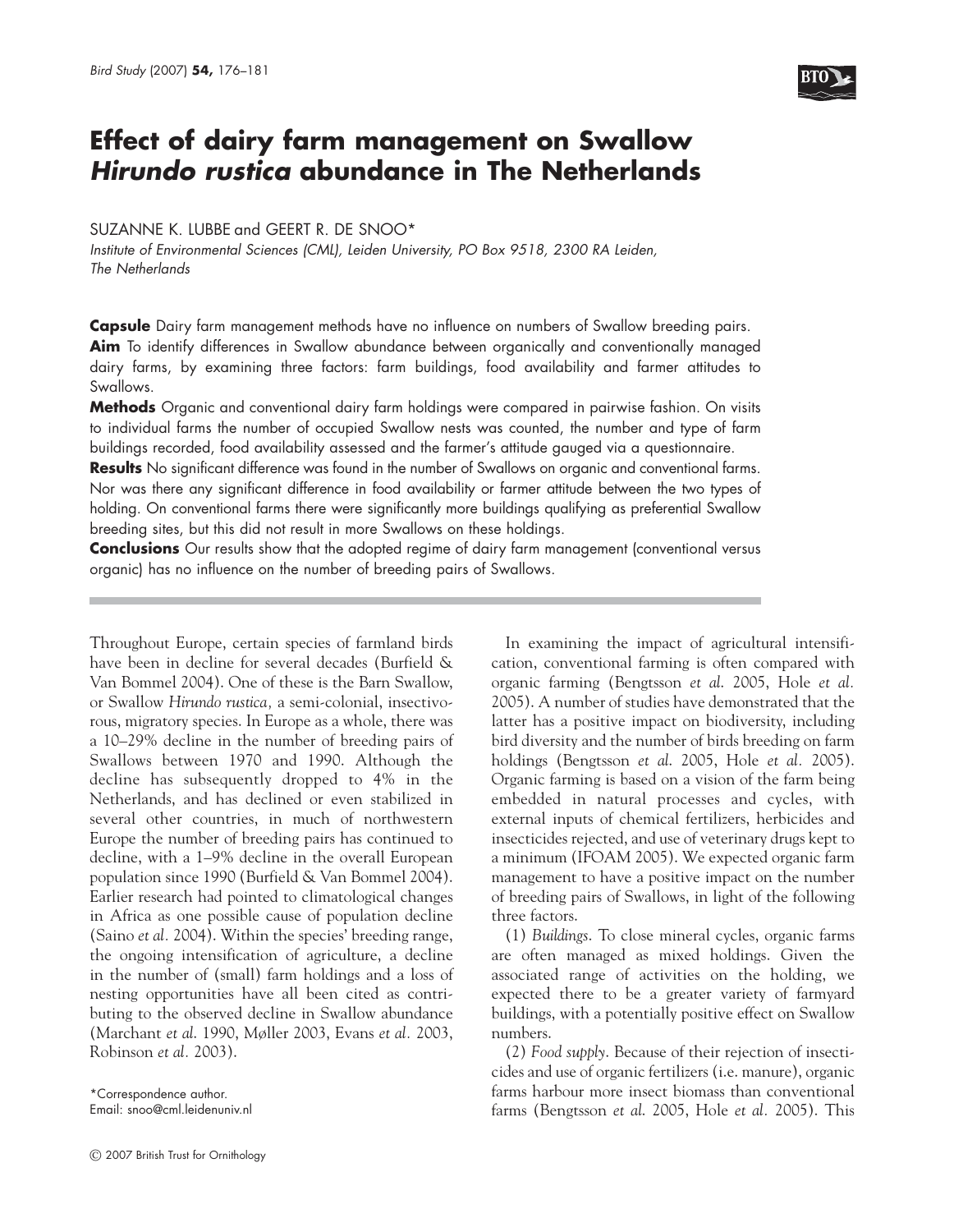greater level of food availability is sometimes cited as a factor behind the generally greater numbers of birds found breeding on organic farms (Chamberlain *et al.* 1998). Swallows make use of this enhanced food supply, being seen foraging more frequently above organic than conventional cereal fields (Beecher *et al.* 2002).

(3) *Farmer attitude.* We expected organic farmers to have a more positive attitude towards Swallows than conventional farmers, respect for the environment, landscape and biodiversity, and conservation thereof, being central to the organic philosophy (IFOAM 2005). For these farmers, who do not use insecticides, Swallows also constitute an efficient form of insect control.

This study sought to answer two questions. (1) Is there any difference in the number of breeding pairs of Swallows found on Dutch dairy farms managed organically and conventionally? (2) If there is any difference between organic and conventional dairy farms in this respect, what factors can explain it?

To answer these questions we compared a number of organic and conventional dairy farms in the west of The Netherlands in pairwise fashion, examining the influence of three factors: buildings, food availability and farmer attitudes.

## **METHODS**

The study took place in the 'peat meadow district' in the west of The Netherlands (51°49′N–52°11′N and 4°26′E–5°10′E). A total of 22 randomly selected organic farms were visited and pairwise comparison carried out with 22 conventional farms. Farms within each pair were about 2 km (0.5–5.3 km) apart. To exclude the influence of type of cattle shed (Van den Brink 2003, Ambrosini *et al.* 2002) and because the majority of Dutch conventional and organic dairy farmers today keep their cattle in loose barns, it was decided to restrict the study to holdings with this kind of barn.

#### **Number of breeding pairs**

All farms were visited once between 18 May and 18 June, when most Swallows have their first brood (Löhrl & Gutscher 1973, Turner 1982). The aim was to visit each pair of farms on the same day, but when that proved impracticable (five times) the second farm was visited within three days. On each visit a count was made of the number of occupied Swallow nests, defined as any nest with a brooding parent or nestlings. Nests to which birds were carrying nesting material or food, those with fresh excrement on their sides and those with eggshells on the ground below were also counted as occupied nests.

# **Farm buildings**

Swallows usually make their nest within buildings, and once they have selected a breeding site they generally return to it each year. Presence of livestock, both at the present time and in the past, and the design of the building have an influence on Swallow numbers and distribution (Møller 1983, Ambrosini *et al.* 2002). On each holding, the number and type of buildings were recorded. Four types of building were distinguished, defined by two variables: presence or absence of cattle, and whether the building was 'closed' (four walls) or 'half-open' (one side open). In each building, Swallow occupancy and the number of nests were recorded.

#### **Swallow food availability**

Fledgling Swallows are fed mainly on Diptera, but their diet also includes Homoptera, Hymenoptera, Hemiptera and Coleoptera (Kozena 1983, Cramp 1980). Eighty per cent of these insects are between 1.5 and 5 mm in size, with a mean of 4.1 mm (Cramp 1980, Kozena 1983). On each holding, food availability was assessed in the week from 20 to 25 June 2005, the period when most Swallows have young. The insects were captured using 'sticky yellow traps'  $(25 \times 10 \text{ cm},$ Pherobank) positioned 1.5 m above the ground, which is the foraging height of Swallows (Bryant & Turner 1982, Møller 2001, Evans 2003). Duplo traps were set at two locations, in the farmyard and 100 m away on nearby grassland; they were placed 5 m apart and left for three days. To exclude edge effects, the number of insects was counted in the middle of the traps (105 cm<sup>2</sup>). Three size classes were distinguished: 0 to  $\leq 4$  mm, >4 to ≤8 mm, and >8 mm. During the sampling period the mean temperature was 27°C (range 21–32°C), with an average wind speed of 2 on the Beaufort scale.

## **Farmer attitude**

To gain an impression of farmer attitudes towards Swallows, all farmers were interviewed according to a standard format comprising four questions: (1) How do you feel about the presence of Swallows on your farm? (2) Are the Swallows breeding in places where they are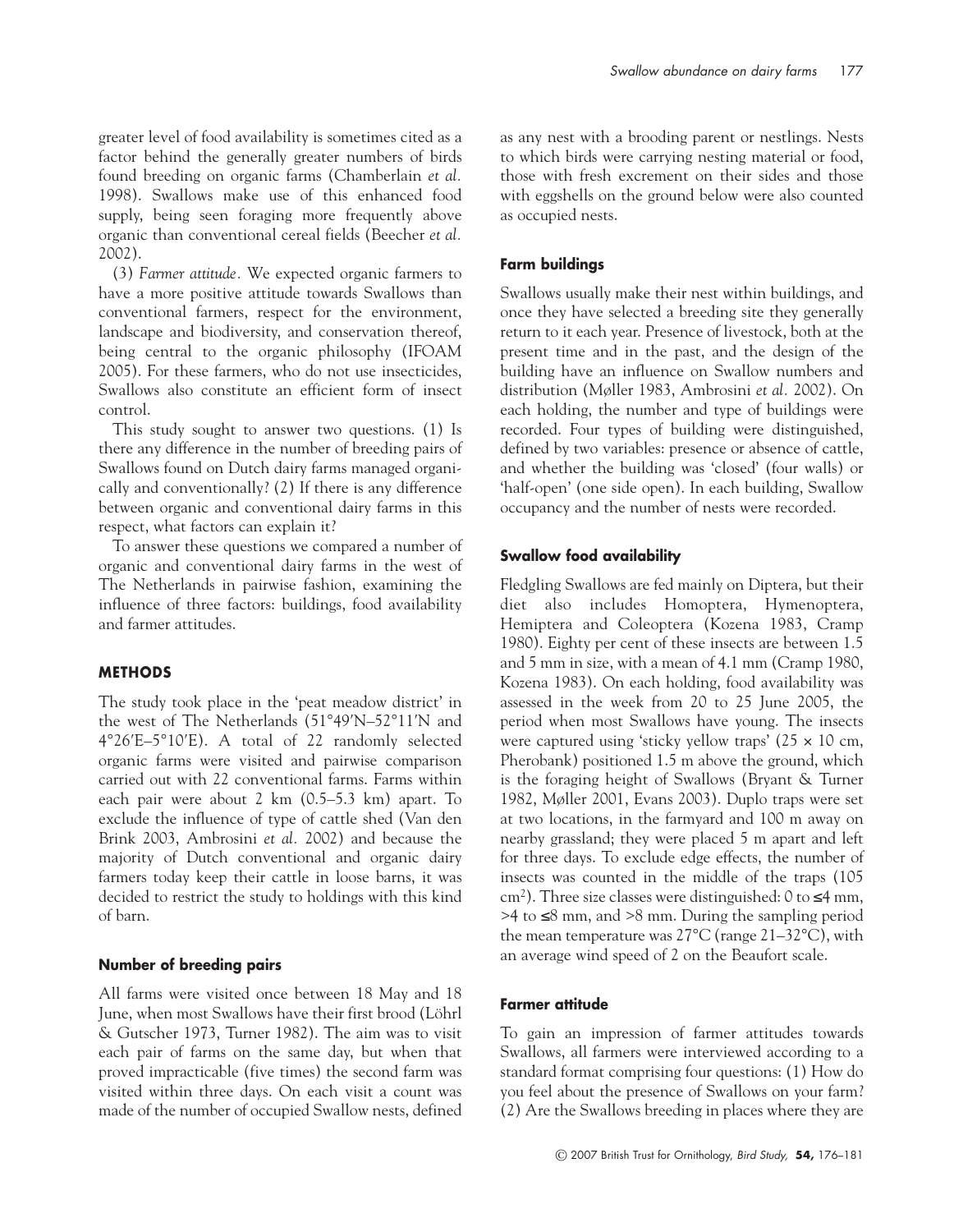'unwanted'? (3) Do you regard Swallows as a beneficial species (i.e. as insectivores)? (4) Do you regard Swallows as a pest (i.e. as potential vectors of disease)?

Farmers could respond on a scale from 1 to 5, with 1 indicating complete agreement/very positive and 5 complete disagreement/very negative.

#### **Statistical analysis**

The differences between conventional and organic holdings in terms of Swallow breeding pair count, number of buildings, food availability and farmer attitude were analysed by means of a paired *t*-test. Because the data on building type showed a nonnormal distribution, they were subjected to a Wilcoxon matched-pairs signed-rank test to identify any differences between the two kinds of farm management. Swallow preference for a particular type of building was assessed by calculating the number of occupied nests per building and applying ANOVA with type of building as factor.

For differences between insect trap locations we used a

paired *t*-test, with each farm regarded as a unit within which trap sites were then paired. Test statistics of paired *t*-tests were regarded as significant after the improved Bonferroni correction for  $n = 13$  simultaneous tests (Haccou & Meelis 1994).

A regression analysis was performed of insect biomass against head of cattle per hectare. It was also assessed whether insect numbers might be an explanatory factor for the number of Swallows on a holding.

# **RESULTS**

## **Basic farm data**

No significant difference in size was found between organic and conventional holdings, nor in the number of livestock kept (Table 1). On conventional farms, however, the number of livestock per hectare was significantly higher than on organic holdings  $(2.2 \pm 0.3)$ and  $1.8 \pm 0.4$ , respectively). Conventional farmers also tended to put their cattle out to graze less  $(106.8 \pm 26.7)$ versus  $127.5 \pm 39.4$  hours per year).

**Table 1.** Basic farm data, number of Swallows and the three factors investigated on organic and conventional holdings.

|                                                        | Organic farms    | Conventional<br>farms | Parameter<br>tested | Adjusted critical<br>value | P-value |
|--------------------------------------------------------|------------------|-----------------------|---------------------|----------------------------|---------|
| <b>Basic farm data</b>                                 |                  |                       |                     |                            |         |
| Holding size (hectares)                                | $43.1 \pm 39.5$  | $38.8 \pm 26.8$       | $t_{1,20} = 1.474$  | 0.005                      | 0.155   |
| Herd size (head of cattle)                             | $75.9 \pm 25.6$  | $86.7 \pm 37.2$       | $t_{1,20} = -1.460$ | 0.005                      | 0.159   |
| Cattle per hectare                                     | $1.8 \pm 0.4$    | $2.2 \pm 0.3$         | $t_{1,20} = -4.506$ | 0.000                      | 0.000   |
| Hours of grazing, per head, per year                   | $127.5 \pm 39.4$ | $106.8 \pm 26.7$      | $t_{1,20} = 1.944$  | 0.004                      | 0.066   |
| <b>Swallows</b>                                        |                  |                       |                     |                            |         |
| Number of nests per holding                            | $4.0 \pm 3.7$    | $4.1 \pm 3.8$         | $t_{1,21} = -0.047$ | 0.050                      | 0.936   |
| <b>Buildings</b>                                       |                  |                       |                     |                            |         |
| Total number of accessible buildings per holding       | $4.5 \pm 1.7$    | $4.6 \pm 1.6$         | $t_{1,21} = 0.654$  | 0.010                      | 0.520   |
| Number of buildings of the type 'cattle, closed'       | 1.7              | 2.3                   | $z = -2.397$        | $\overline{\phantom{0}}$   | 0.017   |
| Number of buildings of the type 'no cattle, closed'    | 1.2              | 1.1                   | $z = -0.131$        | $\qquad \qquad -$          | 0.896   |
| Number of buildings of the type 'no cattle, half-open' | 1.1              | 1.1                   | $z = 0.000$         | L.                         | 1.000   |
| Number of buildings of the type 'cattle, half-open'    | 0.5              | 0.1                   | $z = -1.706$        |                            | 0.088   |
| <b>Insects</b>                                         |                  |                       |                     |                            |         |
| Total number of insects per trap per holding           | $68.9 \pm 17.3$  | $69.4 \pm 15.1$       | $t_{1,21} = -0.113$ | 0.025                      | 0.911   |
| Number of insects per trap per holding: field          | $66.3 \pm 16.0$  | $69.4 \pm 18.8$       | $t_{1,21} = 0.279$  | 0.017                      | 0.783   |
| Number of insects per trap per holding: farmyard       | $71.4 \pm 31.5$  | $69.3 \pm 21.5$       | $t_{1,21} = 0.789$  | 0.008                      | 0.439   |
| Farmer attitude <sup>a</sup>                           |                  |                       |                     |                            |         |
| General Swallow presence                               | $1.0 \pm 0.2$    | $1.1 \pm 0.3$         | $t_{1,20} = -0.568$ | 0.013                      | 0.533   |
| Swallows breeding where they are 'unwanted'            | $3.6 \pm 0.8$    | $3.5 \pm 0.9$         | $t_{1,20} = 0.972$  | 0.006                      | 0.376   |
| Swallows as a beneficial species (insect control)      | $1.6 \pm 0.8$    | $1.8 \pm 0.7$         | $t_{1,20} = -1.451$ | 0.006                      | 0.188   |
| Swallows as a pest species (disease vector)            | $4.3 \pm 0.6$    | $4.1 \pm 0.7$         | $t_{1,20} = 0.900$  | 0.007                      | 0.382   |

All results are reported as average ± sd. Adjusted critical value as calculated after Bonferroni correction (Haccou & Meelis 1994). –, Missing value due to non-normal distribution (Wilcoxon matched-pairs signed-rank test). <sup>a</sup>Farmer attitude score: 1 = complete agreement/very positive, to  $5$  = complete disagreement /very negative.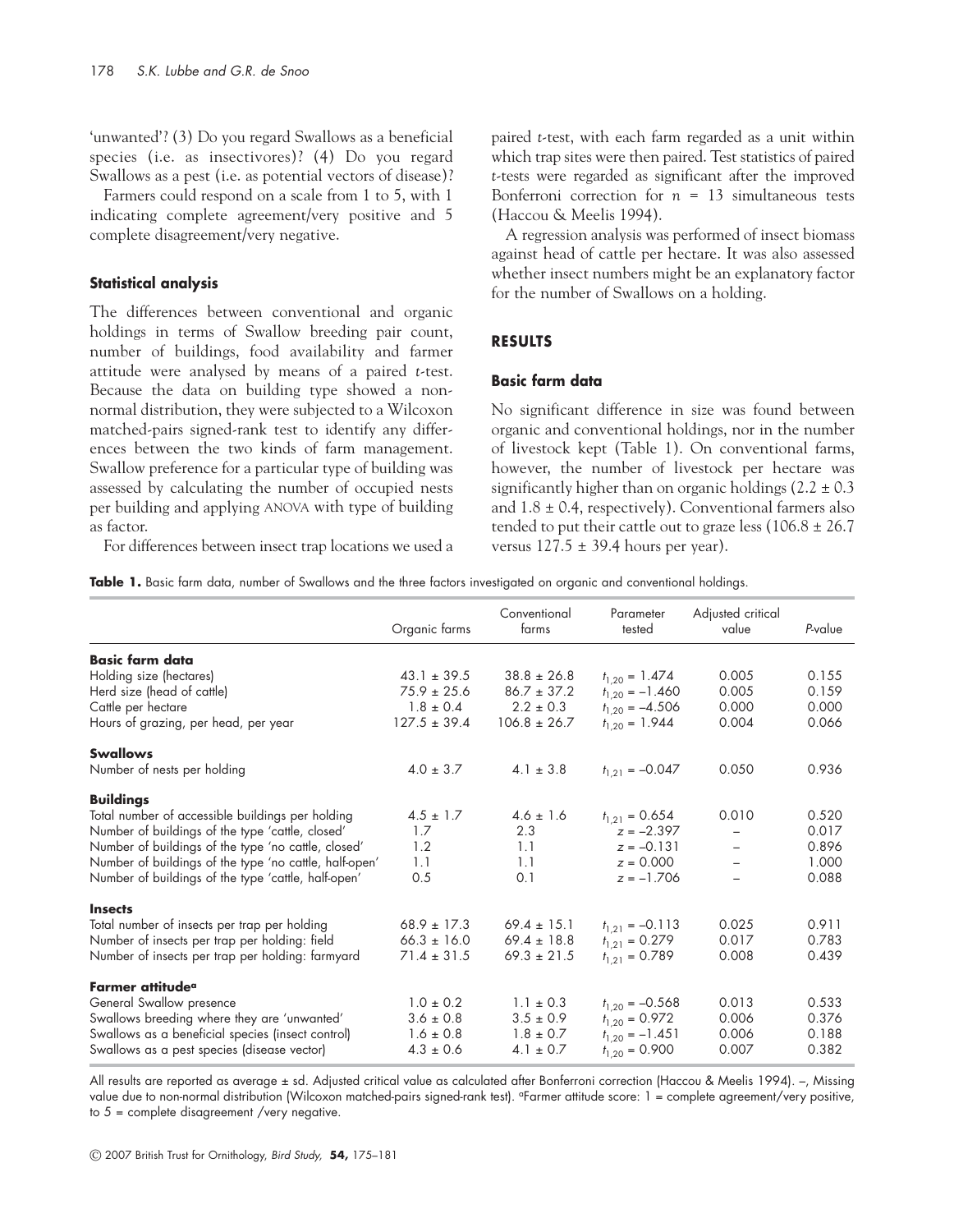# **Number of breeding pairs**

Breeding Swallows were observed on 89% of all dairy farm holdings: 20 of the organic farms (90%) and 19 of the conventional farms (86%). In all, 179 occupied nests were found, with the number per holding varying from zero to a maximum of 15. There was no significant difference in the number of occupied nests between conventional and organic holdings (Table 1). No significant correlation was found with the period of time for which organic farms had been established (*P* = 0.708)

## **Farm buildings**

Both types of holding had an average of four farm buildings (Table 1). In terms of building type, on conventional holdings there were more closed buildings serving as cattle sheds. As Table 2 shows, Swallows prefer to breed in closed buildings housing livestock, where percentage occupancy as well as average nest number are both highest.

## **Food availability**

There was no significant difference in insect numbers (in particular Diptera) on the organic and conventional holdings. Neither was any significant difference found between the farmyard and grassland insect traps on either the organic or conventional holdings. Even when the data were broken down by size class there was still no difference between the two types of holding (0.1 to  $\leq$  4 mm: organic 57.8  $\pm$  14.6, conventional  $57.59 \pm 13.4$ ; >4 to  $\leq 8$  mm: organic 10.9  $\pm$  5.5, conventional 10.7  $\pm$  3.5; >8 mm: organic 1.1  $\pm$ 1.2, conventional  $1.0 \pm 0.9$ ). Small insects accounted for 82% of the total number.

The number of cattle per hectare was found to have no influence on the total amount of insects on the holding  $(F_{1,41} = 2.738; P = 0.106)$ . There was a weak positive correlation, however, between head of cattle per hectare and the number of insects smaller than 4 mm (75.82 + 19.37 \* cattle/ha, *F*1,41 = 3.585, *r*<sup>2</sup> = 0.085, *P* = 0.059). The presence or absence of Swallows on a holding does not depend on local insect abundance, for as many insects were found on Swallowoccupied (53.3  $\pm$  20.9, *n* = 5) as on unoccupied (58.3  $\pm$ 12.9, *n* = 39, *P* = 0.452) holdings. The number of Swallow nests on these dairy farms showed no correlation with the number of insects on the holding  $(F_{1,42} =$ 2.113,  $r^2 = 0.000$ ,  $P = 0.887$ ), nor with any of the insect

**Table 2.** Occupancy rate and average number of nests per type of building.

| Type of building                  | Occupancy rate (%) Number of nests* |                    |
|-----------------------------------|-------------------------------------|--------------------|
| 'Cattle, closed' $(n = 87)$       | 53                                  | $1.4 \pm 2.2a$     |
| 'No cattle, closed' $(n = 51)$    | 49                                  | $0.8 \pm 1.3a$ , b |
| 'No cattle, half-open' $(n = 48)$ | 15                                  | $0.3 \pm 1.4a$ , b |
| 'Cattle, half-open' $(n = 13)$    | 25                                  | $0.5 \pm 0.5$      |

\*Letters indicate different subsets, with more nests found in 'cattle, closed' than in 'cattle, half-open' buildings  $(P = 0.002)$ .

size classes (small:  $F_{1,42} = 3.207$ ,  $r^2 = 0.001$ ,  $P = 0.877$ ; medium: *F*1,42 = 2.115, *r*<sup>2</sup> = 0.048, *P* = 0.153; large *F*1,42  $= 0.231, r^2 = 0.005, P = 0.634$ . Finally, the number of breeding Swallows showed no correlation with head of cattle per hectare  $(F_{1,41} = 0.690, r^2 = 0.017, P = 0.411)$ , in contrast to the number of small insects.

## **Farmer attitude**

In general, all the farmers had a very positive attitude to having Swallows on their holding (Table 1). Many of them make due allowance for Swallows by ensuring that doors and other entrances are left open. No difference in attitude was found between organic and conventional farmers. Most farmers agreed that the Swallows catch insects on and around the farm (organic  $1.6 \pm 0.8$ , conventional  $1.8 \pm 0.7$ ), while any risk of Swallows carrying disease was deemed unimportant (organic  $4.3 \pm 0.6$ , conventional  $4.1 \pm 0.7$ ). The farmers were neutral as to whether Swallows were breeding where they were 'unwanted' (organic 3.5 ± 0.9, conventional  $3.7 \pm 0.9$ ). If such is the case, it is often sufficient just to keep the building in question closed.

#### **DISCUSSION**

In contrast to prior expectations, our study revealed no difference in Swallow occupancy or number of breeding pairs on organic and conventional dairy farms in The Netherlands. In hindsight this is logical, given that the explanatory variables studied – number of farm buildings, Swallow food availability and farmer attitudes – did not differ significantly between the two categories of farm. What our results thus show is that Dutch conventional and organic dairy farms resemble one another more than one might think. One explanation for this is that virtually every organic holding was once conventionally managed. Although historical data of farming practice described current Swallow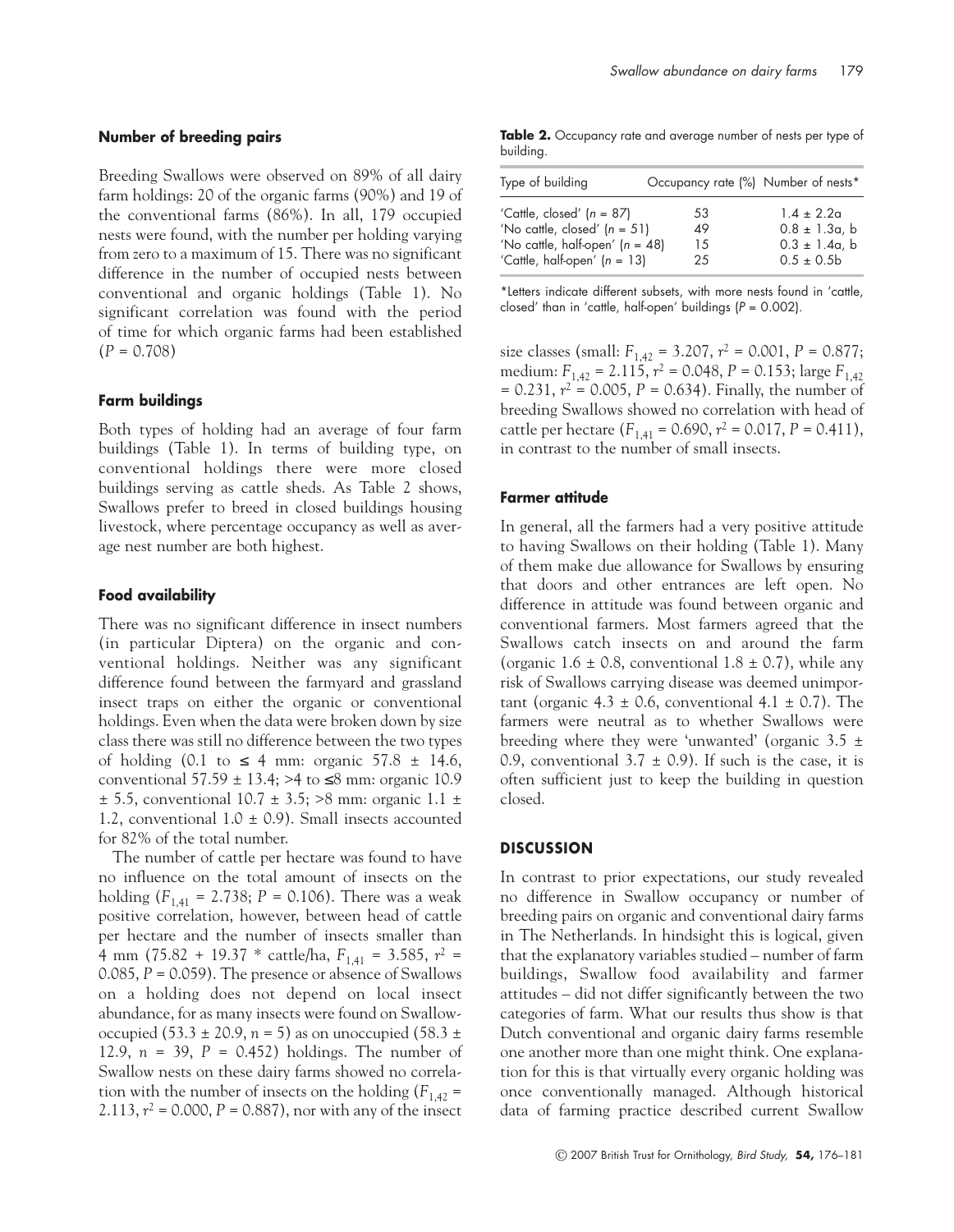abundance best (Ambrosini *et al.* 2002), we found no evidence in our study that Swallow abundance was influenced by the period of time that organic farms had been established. After the switch to organic farming – in this study, an average of 7.5 years ago – the organic farmers continued to use existing buildings. Following the switch they also specialized in dairy farming. Of all the organic farm holdings in The Netherlands, only 16% can be characterized as 'mixed' (CBS Statline 2005). On these holdings artificial fertilizers have been replaced by organic ones, artificial pesticides are rejected and livestock numbers are lower; however, this makes no difference to Swallow food availability on these holdings, whether in the farmyard or on adjacent grassland. A correlation was generally found, however, between the number of cattle and the number of small insects on the holding.

In this study Swallows were observed on almost every organic and conventional holding visited. This high occupancy rate indicates that Dutch dairy farms constitute important Swallow breeding sites. On each holding an average of four Swallow nests was found. This is in good agreement with data from Belgian cattle farms, where 3.5 nests were recorded on average (Windig & Florus 1997). However, over the past few decades there has been a marked decline in the number of cattle farms in Europe; in The Netherlands, for example, the number fell by 36% between 1993 and 2004 (CBS Statline 2005). Everywhere, cattle are seen less frequently and farm buildings are being turned into homes, or demolished. Given the findings of Møller (2003), who observed a decline in Swallow numbers as well as reproductive success following discontinuation of dairy farm operations, these trends are likely to lead to further loss of Swallows throughout Europe (Moore 2001). If the European population is to be stabilized, it would seem important to ensure the survival of dairy farms in rural areas. The results of the present study seem to indicate that it makes little difference whether these holdings are managed organically or conventionally. Our study did not, however, assess Swallow reproductive success on the two types of dairy farm as a function of building type or other parameters, and this is an issue requiring further study (Ambrosini 2003, Van den Brink 2003).

#### **REFERENCES**

**Ambrosini, R., Bolzern, A.M., Canova, L., Arieni, S., Møller, A.P & Saino, N.** 2002a. The distribution and colony size of barn swallows in relation to agricultural land use. J. Appl. Ecol. **39:** 524–534.

- **Ambrosini, R., Bolzern, A.M., Canova, L. & Saino, N.** 2002b. Latency in response of barn swallow Hirundo rustica populations to changes in breeding habitat conditions. Ecol. Lett. **5:** 640–647.
- **Beecher, N.A., Johnson, R.J., Brandle, R.J., Case, R.M. &** Young, L.J. 2002. Agroecology of birds in organic and nonorganic farmland. Conserv. Biol. **16:** 1620–1631.
- Bengtsson, J., Ahnström, J. & Weibull, A. 2005. The effects of organic agriculture on biodiversity and abundance: a meta-analysis. J. Appl. Ecol. **42:** 261–269.
- **Bryant, D.M.** 1973. Breeding biology of house martins Delichon Urbica in relation to aerial insect abundance. Ibis **117:** 180–216.
- **Bryant, D.M. & Turner, A.K.** 1982. Central place foraging by swallows (Hirundinidae): the question of load size. Anim. Behav. **30:** 845–856.
- **Burfield, I. & Van Bommel, F.** 2004. Birds in Europe: Population Estimates, Trends and Conservation Status. BirdLife International, Cambridge.
- **CBS Statline** 2005. http://statline.cbs.nl/StatWeb/
- **Chamberlain, D.E., Wilson, J.D. & Fuller, R.J.** 1998. A comparison of bird populations on organic and conventional farm systems in southern Britain. Biol. Conserv. **88:** 307–320.
- **Chamberlain, D.E., Fuller, R.J., Bunce, R.G.H., Duckworth,** J.C. & Shrubb, M. 2000. Changes in the abundance of farmland birds in relation to the timing of agricultural intensification in England and Wales. J. Appl. Ecol **37:** 771–788.
- **Cramp, S.** 1980. The Birds of the Western Palearctic. Oxford University Press, Oxford.
- **Evans, K.L., Bradbury, R.B. & Wilson, J.D.** 2003a. Selection of hedgerows by swallows Hirundo rustica foraging on farmland: the influence of local habitat and weather. Bird Study **50:** 8–14.
- **Evans, K.L., Wilson, J.D. & Bradbury, R.B.** 2003b. Swallow Hirundo rustica population trends in England: data from repeated historical surveys. Bird Study **50:** 178–181.
- Haccou, P. & Meelis, E. 1994. Statistical Analysis of Behavioural Data: an Approach Based on Time-structured Models. Oxford University Press, Oxford.
- **Hole, D.G., Perkins, A.J., Wilson, J.D., Alexander, I.H., Grice, P.V. & Evans, A.D.** 2005. Does organic farming benefit biodiversity? Biol. Conserv. **122:** 113–130.
- **IFOAM** 2005. http://www.ifoam.org/organic\_facts/principles/ index.html
- **Kozena, I.** 1983. Comparison of the diets of young swallows (Hirundo rustica) and house martins (Delichon urbica). Folia Zool. **32:** 41–50.
- **Löhrl, H. & Gutscher, H.** 1973. Zur Brutökologie der rauchschwalbe (Hirundo rustica) in einem südwestdeutschen Dorf. J. Ornitol. **114:** 399–416.
- Loske, K.H. 1994. Untersuchungen zu Überlebensstrategien der Rauchschwalbe Hirundo rustica im Brutgebiet. Cuvillier Verslag, Göttingen.
- **Marchant, J.H., Hudson, R., Carter, S.P. & Whittington, P.A.** 1990. Population Trends in British Breeding Birds. British Trust for Ornithology, Tring.
- **Møller, A.P.** 1983. Breeding habitat selection in the swallow Hirundo rustica. Bird Study **30:** 134–142.
- **Møller, A.P.** 1987. Advantages and disadvantages of coloniality in the swallow, Hirundo rustica. Anim. Behav. **35:** 819–832.
- **Møller, A.P.** 1989. Population-dynamics of a declining swallow Hirundo rustica population. J. Appl. Ecol. **58**: 1051–1063.
- **Møller, A.P.** 2001. The effect of dairy farming on barn swallow Hirundo rustica abundance, distribution and reproduction. J. Appl. Ecol. **38:** 378–389.